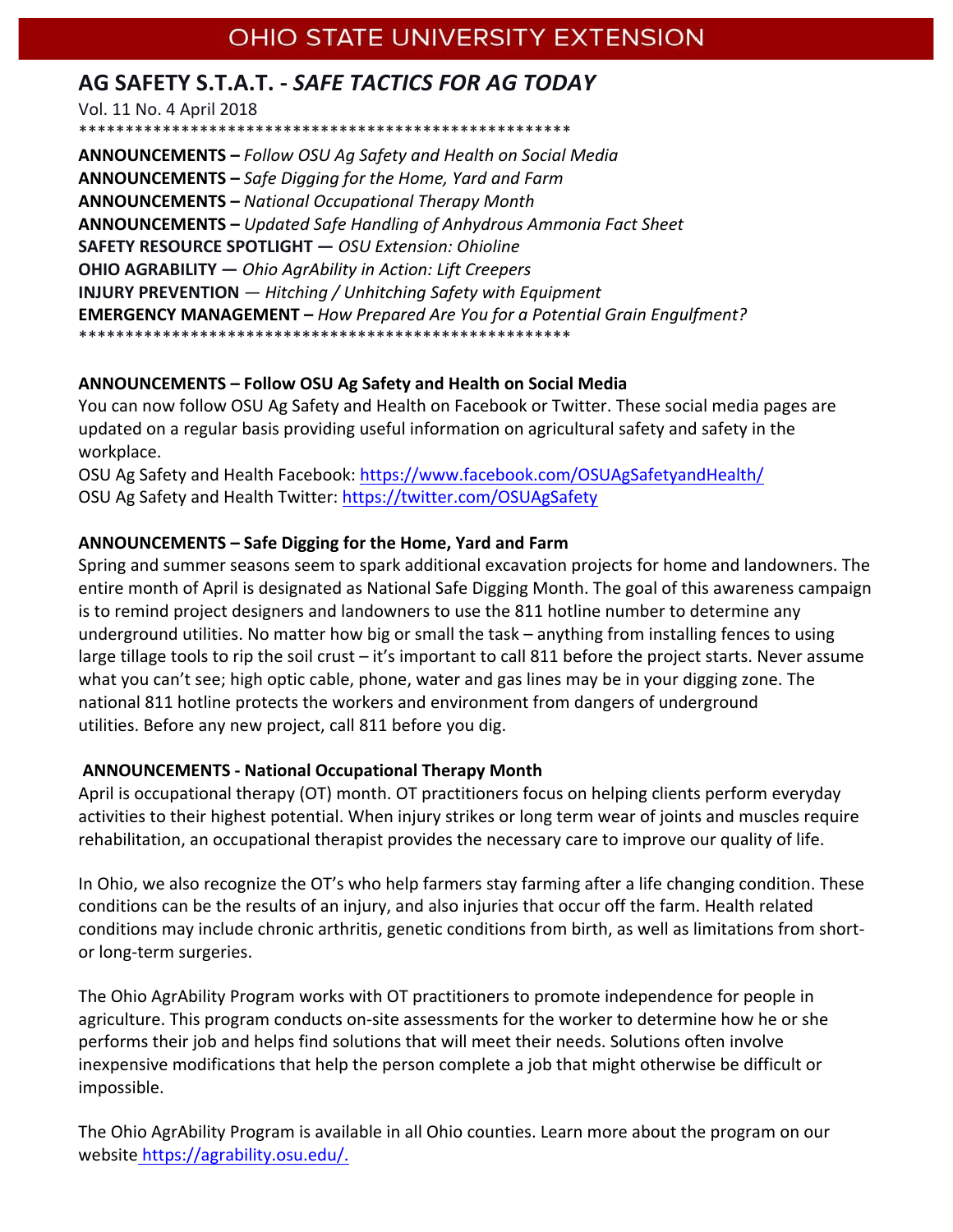#### ANNOUNCEMENTS - Updated Safe Handling of Anhydrous Ammonia Fact Sheet

OSU Ag Safety and Health has revised and updated the "Safe Handling of Anhydrous Ammonia" fact sheet just in time for the 2018 planting season. The fact sheet can be found on Ohioline at: https://ohioline.osu.edu/factsheet/aex-594



# **SAFETY RESOURCE SPOTLIGHT - OSU Extension: Ohioline**



Ohioline is an information resource produced by Ohio State University Extension. Through Ohioline, agricultural safety fact sheets can be accessed, as well as hundreds of OSU Extension fact sheets covering a wide array of subjects such as agriculture and natural resources, family and consumer sciences, community development, and 4-H youth development. The link to Ohioline is https://ohioline.osu.edu/home

Agricultural safety fact sheets can be found by searching key words such as: agricultural safety, farm, safety, small farm and garden safety series, and ohio agrability series.

## **Ohio AgrAbility - Ohio AgrAbility in Action: Lift Creepers**

## Laura Akgerman – Disability Services Coordinator for Ohio AgrAbility

If you have ever had to spend hours sitting on the floor of your workshop working on equipment, you know it can be hard to move across the workshop floor, or to stand, sit, kneel, and bend while you work. You may have sat on a chair, or cushion, but had to move it every time you changed position, and the chair or cushion you sat on may not have provided support or comfort. When workers have disabilities or other physical limitations, including chronic pain conditions, it is even more difficult to get down on the floor to work.

One solution is a Lift Creeper, a mechanic's creeper with a padded seat and floor jack that will lift the operator from a kneeling height to a sitting or standing position without using their legs. The seat is a comfortable chair which provides back support and cushion, the armrests provide additional stability while seated, and give the worker a sturdy support to push themselves into a standing position. The wide wheel base makes the Lift Creeper stable, although you should still be careful about tipping it over if using it on uneven surfaces.

Workers can use their arms and hands to push and pull the creeper across the floor and into position, or they could use their legs to move it. Some lift creepers will recline to allow the worker to lay on their back to slide under equipment. Other lift creepers will lower to 8.5" seated height, but do not recline. Lift Creepers are available in manual (hand-pumped hydraulic lift) or power (electric powered lift) versions. 

One Ohio AgrAbility farmer who uses the Lift Creeper is able to spend many hours working on his equipment because the seat provides support and cushioning. The, and the rolling creeper allows him to move across the floor without having to get up and down repeatedly, which would be difficult because of back and neck impairments. The ability to repair his own equipment, and not aggravate his back and neck while working has increased his productivity and helped him manage his pain. Working on the equipment does not give him days of residual pain, as it did in the past when he worked with a mechanics creeper, which did not have the back support or the ability to raise him to a standing height.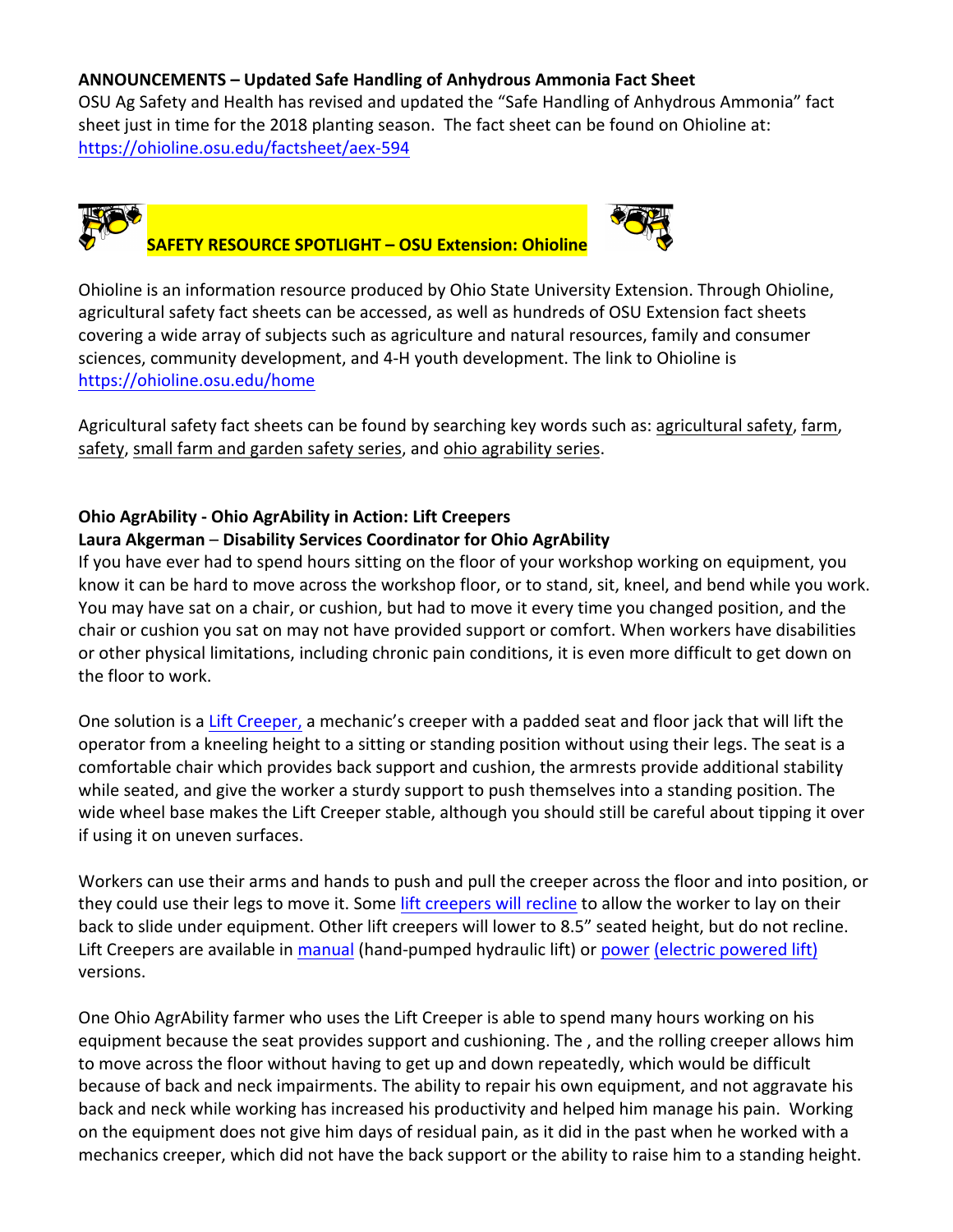One of the missions of Ohio AgrAbility is to work with farmers with disabilities to identify ways to make changes or modifications to equipment, facilities or worksites to allow the farmer to continue farming. Another mission of Ohio AgrAbility is to offer resources and education to all farmers on how to reduce the risks of injury and introduce modifications and technology that help farmers stay safe, and work more efficiently.

For more information about Ohio AgrAbility visit https://agrability.osu.edu/ or contact Laura Akgerman, Ohio AgrAbility and OSU Extension Disability Services Coordinator, at Akgerman.4@osu.edu, or 614-292-0622.

# **INJURY PREVENTION – Hitching / Unhitching Safety with Equipment Kent McGuire – OSU Ag Safety and Health Coordinator**

One of the most common tasks on the farm is hitching or unhitching equipment. The two most common tractor-hitching methods use the drawbar or the 3-point hitch assembly. In either case, there can be multiple elements involved in the process including: connecting the implement using a hitch pin, adjusting a jack stand, attaching safety chains, connecting the PTO shaft, connecting hydraulic couplings, or plugging in electrical connections, Common injuries during hitching are caused by pinch points, crush points, blunt trauma, and run-over. General safety guidelines to follow when hitching or unhitching equipment include:

- Review the operator manual of the tractor and implement before use.

- Ensure hitch attachments match the tractor hitch category.
- Assess the situation and make a plan prior to attempting to hitch the implement.
- Ensure any bystanders are all clear of the tractor and implement.
- Place the tractor in a lower gear and lower the RPMs to reduce sudden quick movements when approaching or pulling away from the implement.
- When assisting the operator, keep visual contact and communicate with the operator at all times.
- The ground person should stay outside of the wheels of the tractor until the hitch and drawbar are lined up correctly.
- Leave yourself an escape route. Plan a travel path to get out of the way should the tractor lurch towards you.

- Once the hitch and implement are lined up, make sure the tractor is in PARK and shut off the engine before installing the hitch pin or completing additional hitching tasks such as connecting PTO or hydraulic lines.

- Use only approved hitch pins. If hitch pins are damaged or bent, take them out of service.
- Make sure the hitch pin is locked in place or secured with a hitch pin clip.
- Before connecting or disconnecting hydraulic lines, ensure the pressure has been released from the system.
- Use proper lifting techniques to reduce sprains / strains when lifting or moving the implement tongue.
- Ensure there is sufficient tongue weight to stabilize the implement when unhitching.
- Use an approved size tongue jack to support the tongue weight of the implement.

- Only use jacks that are attached to the tongue. Temporary jacks can kick out or fail with minimal implement movement.

- Remove all additional connections prior to pulling away from equipment.

- When unhitching on slopped areas, chock the wheels of the implement to prevent unwanted movement.

For more information about OSU Ag Safety visit [http://www.agsafety.osu.edu](https://agsafety.osu.edu/) or contact Kent McGuire, OSU Agricultural Safety & Health, at mcguire.225@osu.edu or 614-292-0588.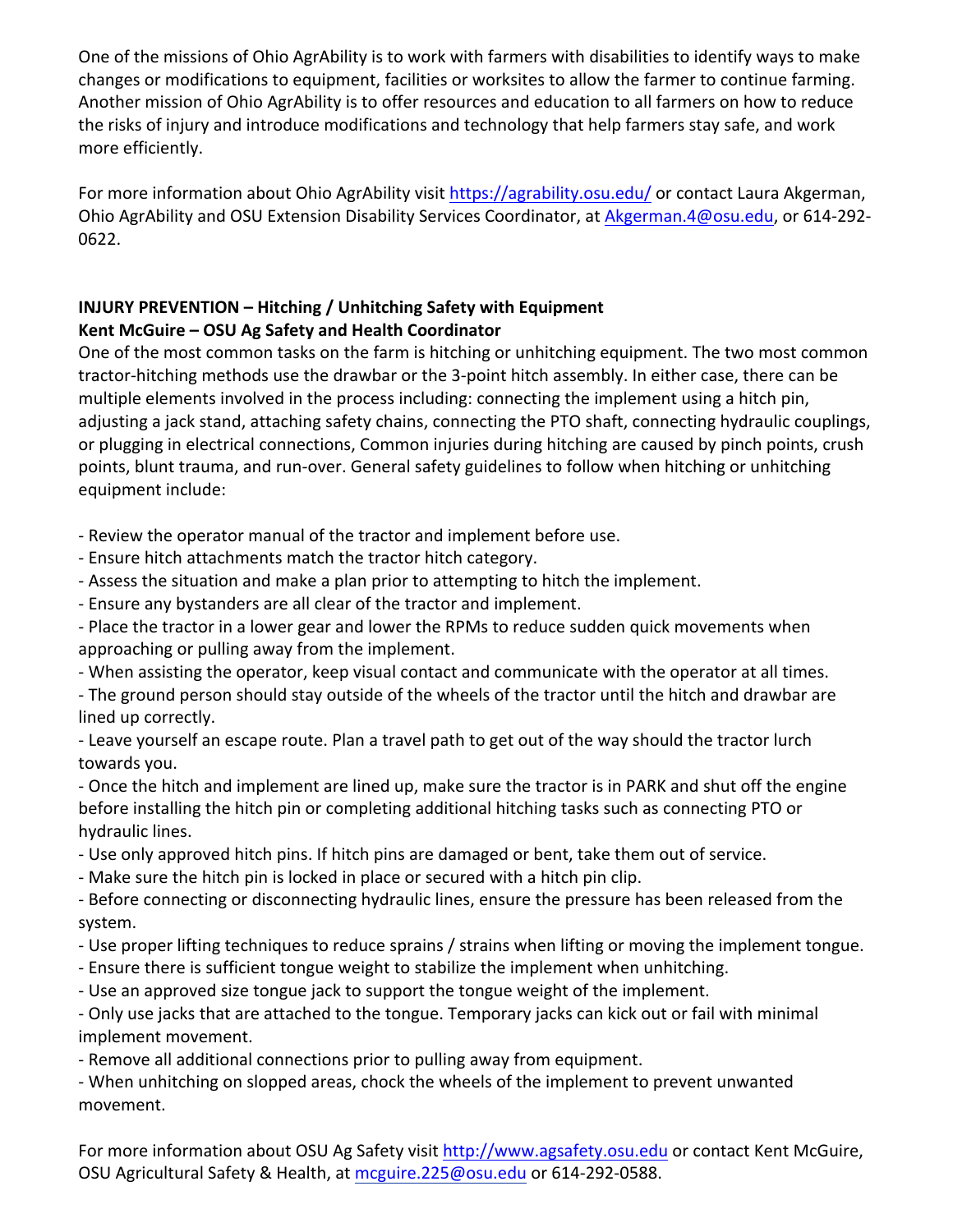## **EMERGENCY MANAGEMENT – How Prepared Are You for a Potential Grain Engulfment?** Lisa Pfeifer – OSU Ag Safety and Health Education Coordinator

Preparedness is a concept with which we are all familiar. We learn where and how to exit a building in the event of a fire in grade school and that learning continues to build from there. You may note an exit sign in a building you enter, subconsciously marking a route out in the event of an emergency. You may assess alternative routes of vehicular travel when a roadway becomes flooded along your path. You may look for an elevator when you take your elderly mother to visit her doctor because you know stairs have become difficult for her traverse. You may look for a map kiosk at the trailhead as you set out on a hike at the nature preserve. All of those actions, thoughts, and assessment are a part of preparedness, regardless of the depth of that specific planning. Think about and examine those split-second brain processes for a moment, from there reflect on your daily work and movement about the farm. What occurs to you? Are you thinking – no exit signs exist, no directional or roadway markers exist, there is not a property or building map to be found? Will you recognize the lack of wayfinding on the farm the next time you leave the back door of your house to head for the farmyard?

Take this framework a step further and think about this in regard to working in and around grain on the farm. How will someone rescue you in that "what if" grain emergency. Emergency Action Plans (EAPs) are an integral piece of pre-planning for unexpected events at any time or for any situation, but in grain related incidents they can be a vital tool. EAPs or preparedness documents assist to save time for first responders when it is crucial and may ultimately be life-saving for victim or rescuer in certain incidents.

Agriculture is no longer a piece of the common fabric of the lives of many of those performing emergency rescue today. A first responder that arrives to a farm in a grain rescue situation may not be familiar with many of the pieces of equipment involved. Family members that have never operated the equipment might not have any idea where to begin to shut everything down.

Keeping employees and family abreast of the operating equipment and arming them with the resources to move quickly in the event of an emergency is a process that should not be overlooked. Knowledge is power.

Take measures to educate not only farm employees and family member, but additionally first responders that would be called upon in the event of an emergency on your property.

The farm operator is often familiar with all of the processes involved in grain storage and handling at their individual operation, but is there anyone else who is aware of every step, electrical source, or hazard at your facility?

Review your procedures for working in and around grain and think about how you can educate family members and employees of all of the hazards that may exist in the process from beginning to end. Establish a protocol of safety specific to grain handling for your operation and clearly communicate that to anyone that could be of assistance in the event of an emergency.

Below you will find a list of questions to consider that should help you assess the preparedness level of your own farm and employees and get you started in establishing an EAP for grain handling and storage at your own operation. Please ask yourself:

Is the farm property easy to navigate and understand or is a map needed for anyone that would be called to the grain storage site in the event of an emergency? Think about how a neighbor, an employee, your spouse, your child, and a first responder could get to you if you were suddenly engulfed in grain.